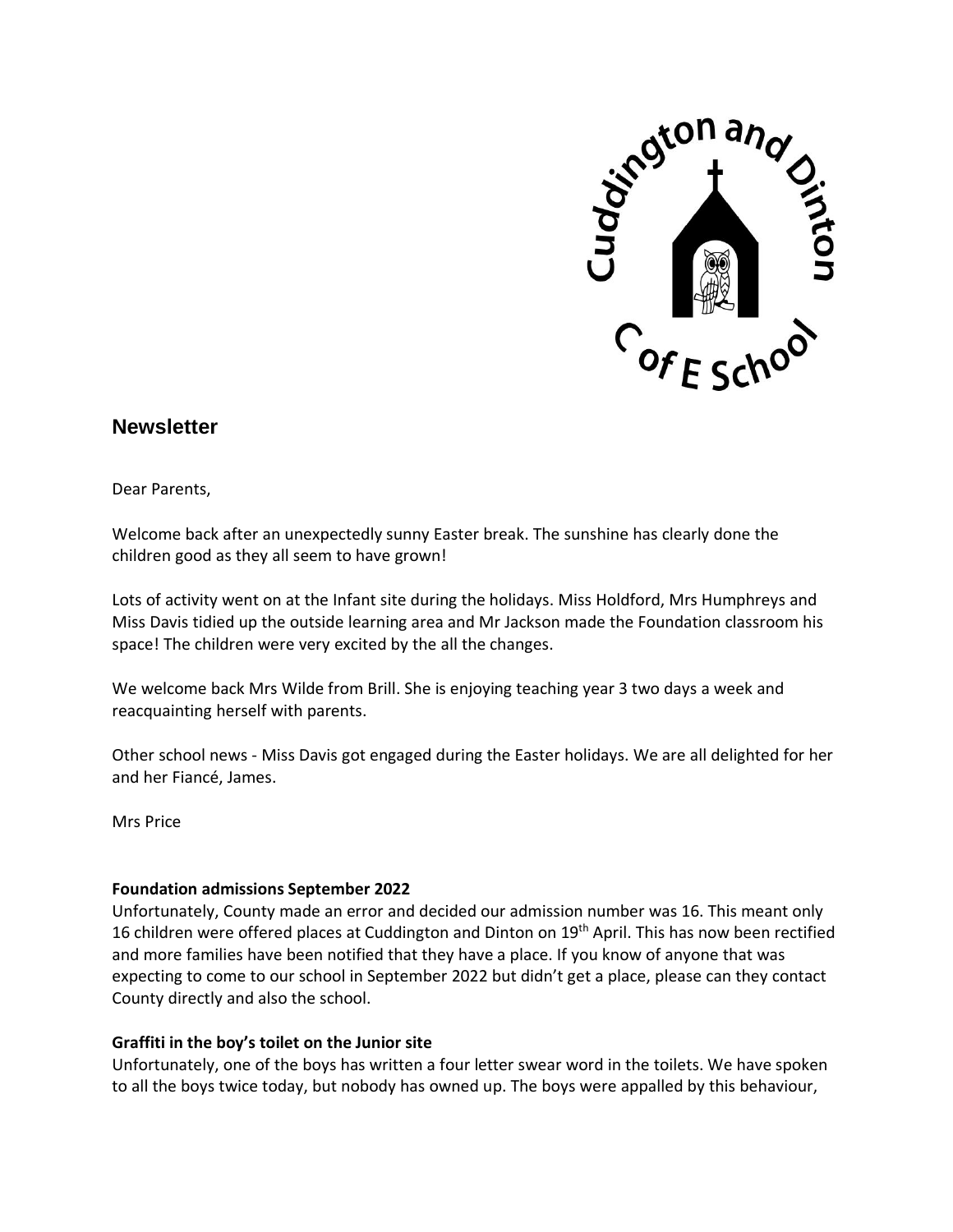but clearly somebody knows somethings about this. If your child shares anything with you over the weekend, please let us know.

### **Twitter**

Mrs Wilde is currently updating Twitter. A form is attached for you to complete if you wish to join the school Twitter account. We use this to post photographs from trips, arrival times back at school from trips as well as emergency messages. It a lovely way of seeing what other classes do. Once you have completed the form, don't forget to request to follow @cdsupdate

#### **Summer Uniform**

I am delighted it is warm enough to wear summer uniform. Please can I remind you that children will need sun hats on sunny days. Any sun cream needs to be applied before school, as children must not bring sun cream to school.

#### **Swimming**

This term, Mrs Clements and I are taking all Junior children that cannot swim 25 metres. If your child is on the Junior site, can't swim 25m and have not been notified, please can you email the office.

#### **Juniors afterschool clubs**

If a child is booked into Night Owls, they can go to a school ledsports club free of charge. Please inform the school office if your child would like to attend a sports club so we can add them to the list.

**Monday** (Y3 &4) mixed football **Wednesday** mixed cricket **Thursday** mixed dance

## **Tony Hadley Concert on the Junior field**

I am delighted to announce that F4CADs have asked Tony Hadley to perform again for us on **Friday 10th June,** and he has agreed**.** More information will follow next week, so please keep this date free.

## **Poster for Dinton Village Jubilee celebrations**

Dinton village have asked the children to design a poster for their Jubilee celebrations, all the information is attached. I apologise for the short time scale (posters back to school on 3<sup>rd</sup> May), I was meant to send out the information as an Easter Holiday project.

#### **Should I keep my child off school?**

For a useful guide to keeping children off school with illness, please click [here.](https://assets.publishing.service.gov.uk/government/uploads/system/uploads/attachment_data/file/1070910/UKHSA-should-I-keep-my_child_off_school_guidance-A3-poster.pdf)

## **Important Dates**

2nd May - **May Bank holiday** 5th May F4CADs meeting 7pm at the Infant site 9-12th May Year 6 SATs 9th May Bags2School collection